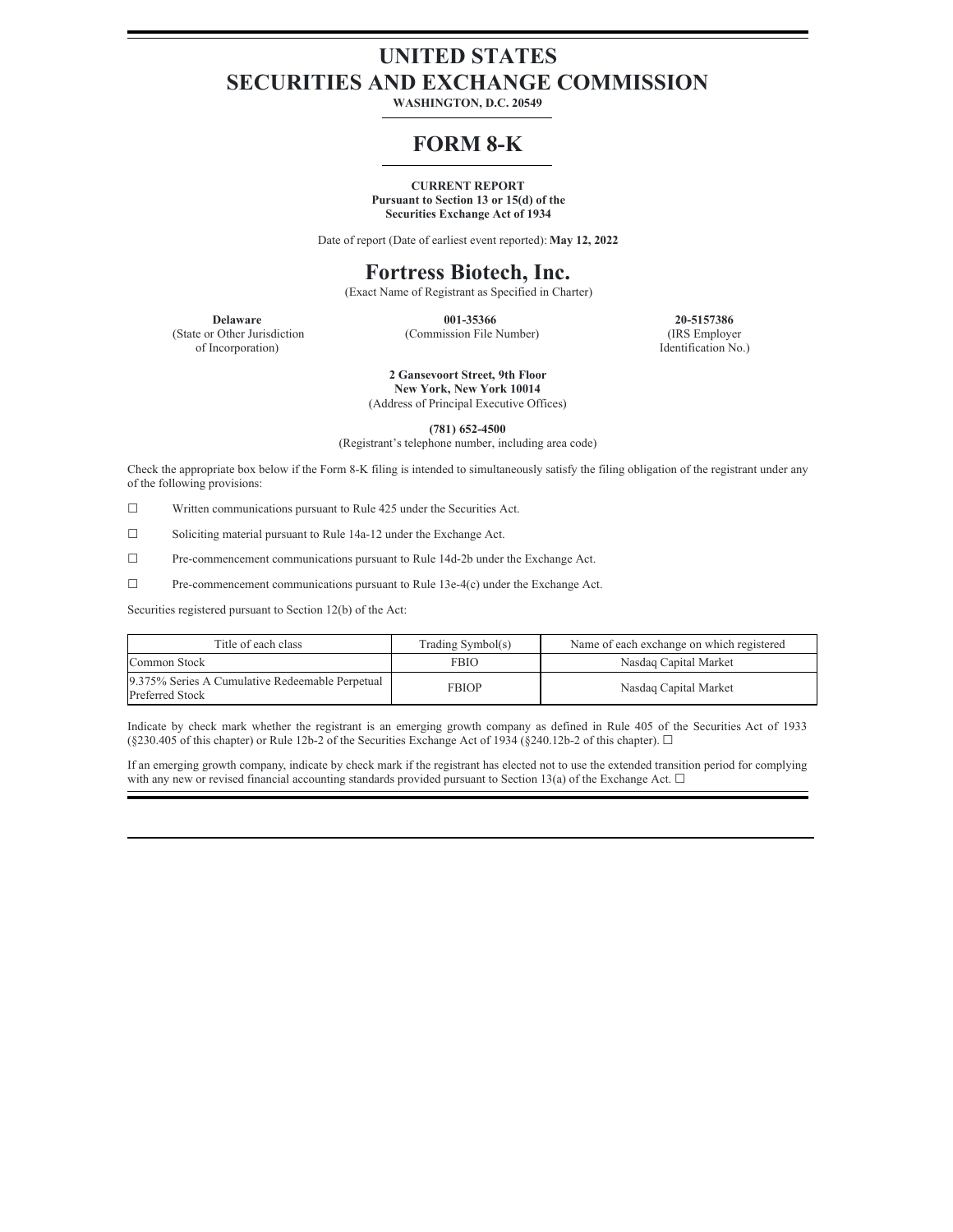#### **Item 2.02. Results of Operations and Financial Condition.**

On May 12, 2022, Fortress Biotech, Inc. issued a press release to announce financial results and recent corporate highlights for the quarter ended March 31, 2022. A copy of such press release is being furnished as Exhibit 99.1 to this report.

The information, including Exhibit 99.1, in this Form 8-K is being furnished and shall not be deemed "filed" for purposes of Section 18 of the Securities Exchange Act of 1934, as amended, or otherwise subject to the liabilities of that Section. The information in this Form 8-K shall not be incorporated by reference into any filing under the Securities Act of 1933, as amended, except as shall otherwise be expressly set forth by specific reference in such filing.

#### **Item 9.01. Financial Statements and Exhibits.**

(d) Exhibits.

The following exhibit is furnished herewith:

| Exhibit |                                                                                          |
|---------|------------------------------------------------------------------------------------------|
| Number  | <b>Description</b>                                                                       |
| 99.1    | Press Release issued by Fortress Biotech, Inc., dated May 12, 2022.                      |
| 104     | Cover Page Interactive Data File (formatted in Inline XBRL and contained in Exhibit 101) |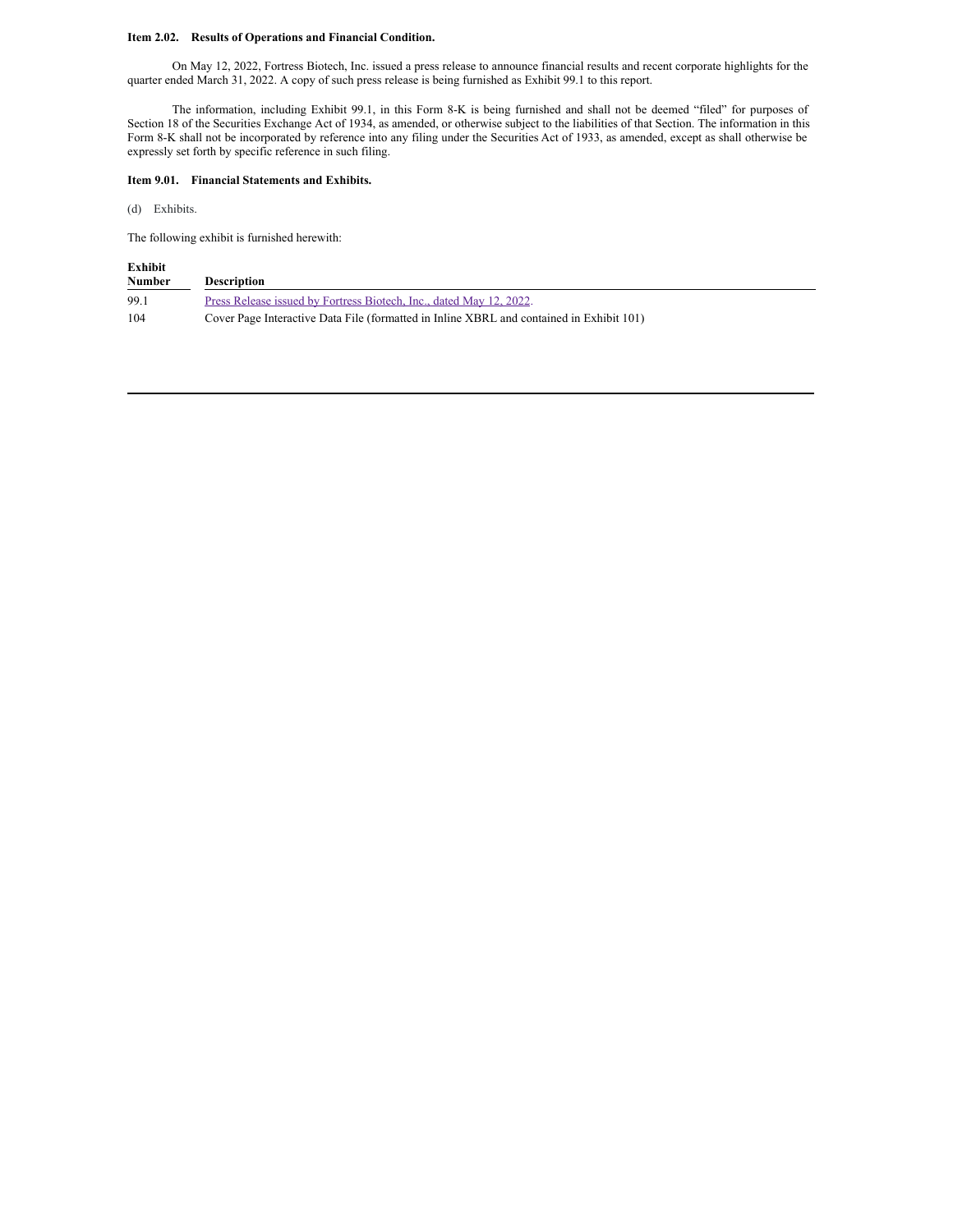#### **SIGNATURES**

Pursuant to the requirements of the Securities Exchange Act of 1934, as amended, the registrant has duly caused this report to be signed on its behalf by the undersigned hereunto duly authorized.

> **Fortress Biotech, Inc.** (Registrant)

Date: May 12, 2022

By: /s/ Lindsay A. Rosenwald, M.D.

Lindsay A. Rosenwald, M.D. Chairman, President and Chief Executive Officer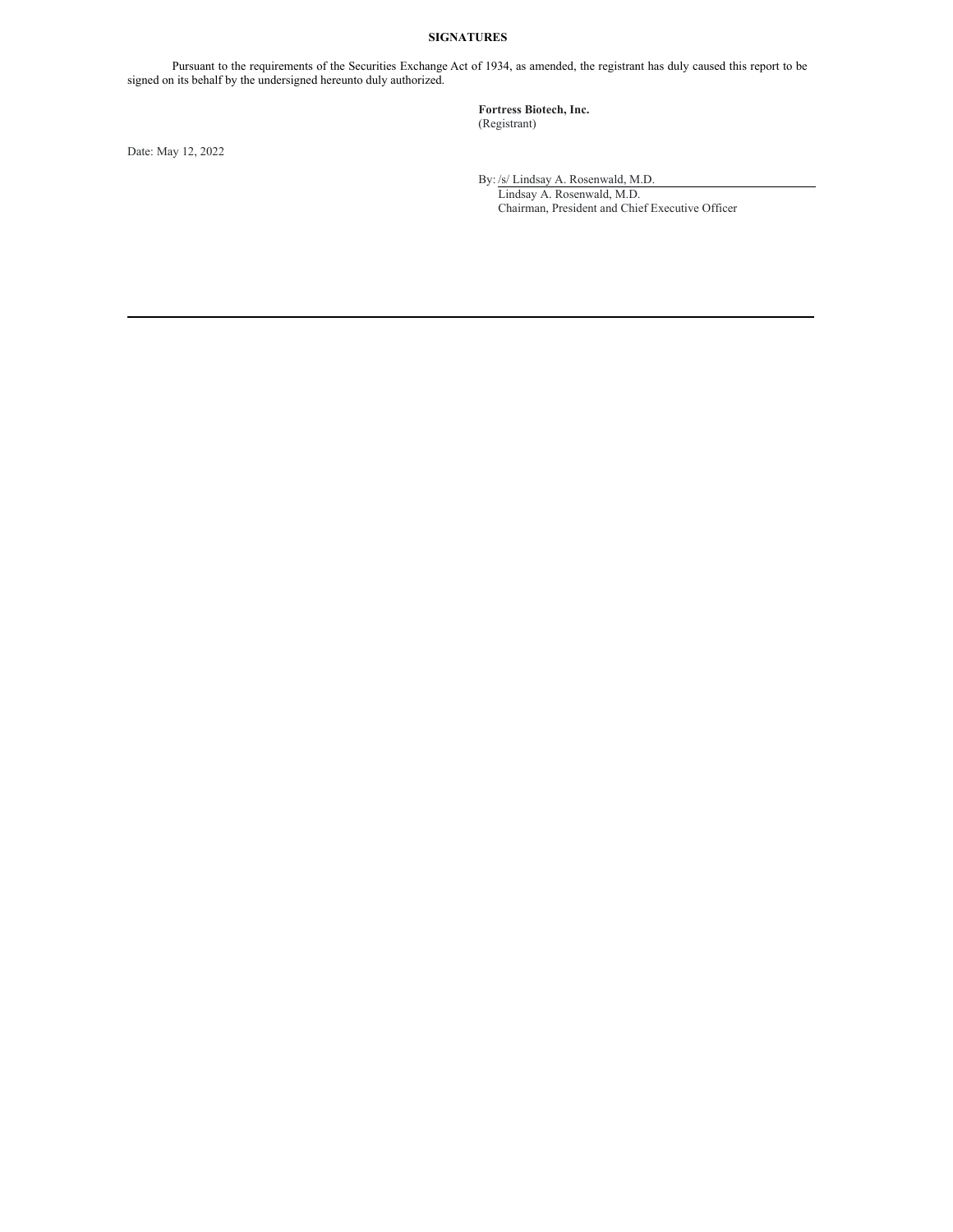

## **Fortress Biotech Reports First Quarter 2022 Financial Results and Recent Corporate Highlights**

Net revenue for first quarter of 2022 increased 106% period-over-period to \$23.9 million, a company quarterly record

### *Positive topline results from registration-enabling study of cosibelimab in metastatic cutaneous squamous cell carcinoma announced in January 2022; BLA submission expected in 2022*

### Rolling NDA submission for CUTX-101 for the treatment of Menkes disease expected to be completed in mid-2022; CUTX-101 is *eligible for a priority review voucher upon FDA approval*

*Ended first quarter 2022 with \$289.7 million in consolidated cash, cash equivalents and restricted cash*

**Miami, FL – May 12, 2022** – Fortress Biotech, Inc. (NASDAQ: FBIO) ("Fortress"), an innovative biopharmaceutical company focused on efficiently acquiring, developing and commercializing or monetizing promising therapeutic products and product candidates, today announced financial results and recent corporate highlights for the first quarter ended March 31, 2022.

Lindsay A. Rosenwald, M.D., Fortress' Chairman, President and Chief Executive Officer, said, "Together with our subsidiaries and partner companies, Fortress had an exciting start to the year with the acquisition and commercial launch of two dermatology products, Amzeeq® and Zilxi®, bringing our total number of marketed prescription products to nine. Fortress also has a growing portfolio of 30 product candidates across our partner companies, including 20 separate clinical programs in 30 ongoing clinical trials. Four product candidates are in seven<sup>1</sup> ongoing pivotal clinical trials. We were pleased to announce positive topline results from the registrationenabling study of cosibelimab in metastatic cutaneous squamous cell carcinoma ("cSCC") in January 2022. Throughout the remainder of 2022 we anticipate multiple key regulatory and clinical inflection points, such as the submission of a Biologics License Application ("BLA") to the U.S. Food and Drug Administration ("FDA") for cosibelimab and the completion of Cyprium's CUTX-101 rolling submission of its New Drug Application ("NDA"). CUTX-101 is eligible for a priority review voucher upon FDA approval. Moreover, we expect the availability of clinical data from many product candidates in ongoing clinical trials including MB-106, MB-107, cosibelimab and Dotinurad."

Dr. Rosenwald continued, "We ended the first quarter with \$289.7 million in consolidated cash, cash equivalents and restricted cash. Additionally, we attained a new company quarterly record for net revenue, \$23.9 million, which is an increase of 106% period-overperiod. We believe that we are well-positioned for success with multiple product candidates and remain focused on creating long-term shareholder value through asset monetizations, equity holdings/appreciation in our subsidiaries and partner companies, annual equity dividends and royalty revenues."

<sup>1</sup> Includes two trials at our partner company Caelum Biosciences, Inc. ("Caelum") which was sold to AstraZeneca PLC as successorin-interest to Alexion Pharmaceuticals, Inc. in October 2021. Fortress remains eligible to receive up to approximately \$155 million in future milestone payments from the transaction.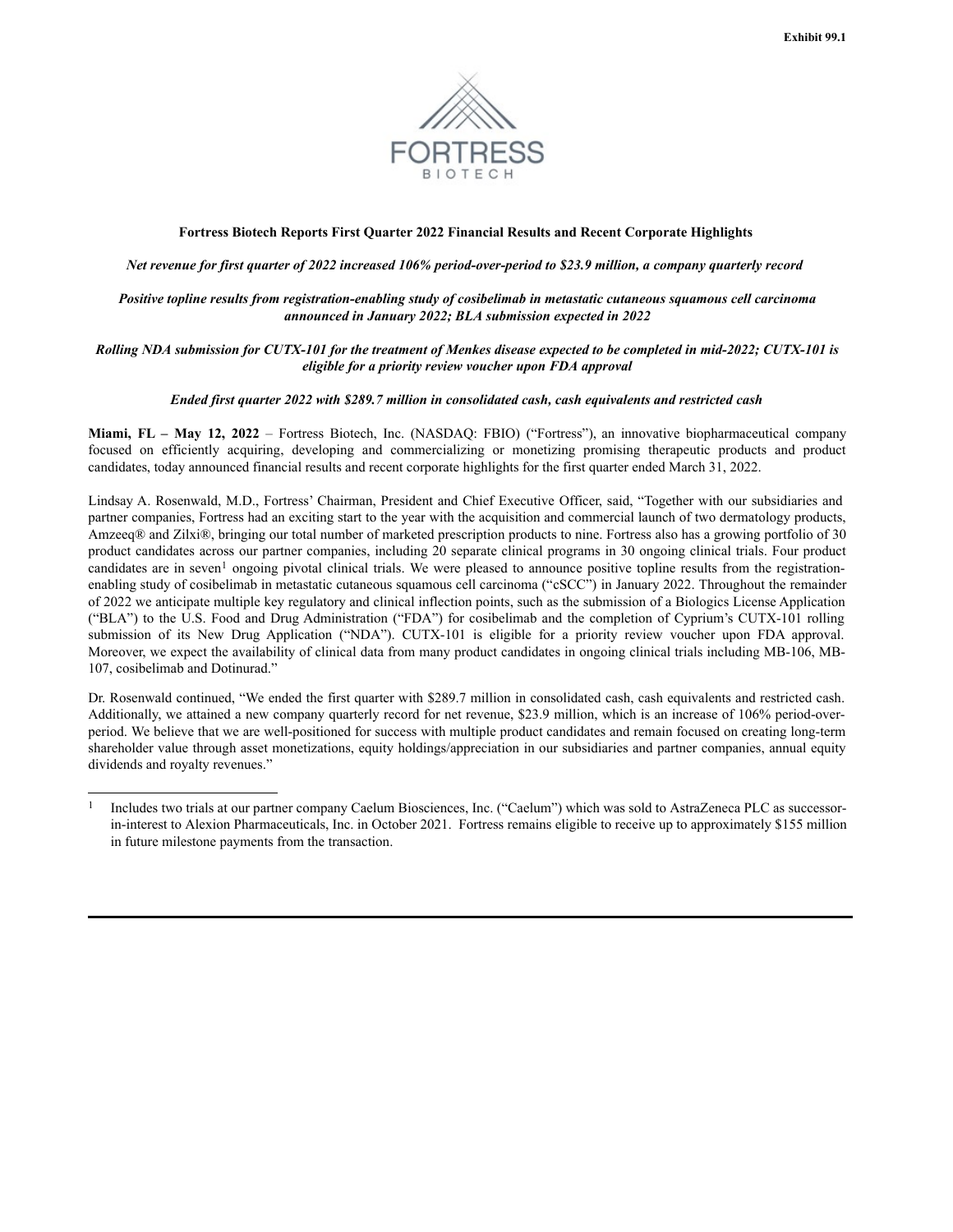## **Marketed Dermatology Products and Product Candidates**

- Journey Medical Corporation ("Journey Medical"), a Fortress partner company, currently has nine prescription dermatology products.
- Our products generated net revenues of \$20.8 million in the first quarter of 2022, compared to first quarter 2021 net revenues of \$10.7 million, representing growth of 94%.
- In March 2022, Journey Medical dosed the first patient in the Phase 3 clinical program of DFD-29 for the treatment of papulopustular rosacea. Topline data are anticipated in the first quarter of 2023 with an NDA filing expected in the second half of 2023.
- In January 2022, Journey Medical received notice from its exclusive licensing partner in Japan, Maruho Co., Ltd., that Japan's Ministry of Health, Labor and Welfare approved Rapifort® Wipes 2.5% (glycopyrronium tosylate hydrate) for the treatment of primary axillary hyperhidrosis. This approval triggered a milestone payment of \$10.0 million to Journey Medical, of which \$7.5 million was paid to Dermira, Inc. ("Dermira"), a wholly owned subsidiary of Eli Lilly and Company, pursuant to the terms of the Asset Purchase Agreement between Journey Medical and Dermira, with net proceeds of \$2.5 million to Journey Medical.
- Also in January 2022, Journey Medical entered into a definitive agreement with VYNE Therapeutics, Inc. to acquire two FDA-approved topical minocycline products, Amzeeq® and Zilxi®, and a Molecule Stabilizing Technology™ platform for an upfront payment of \$20.0 million and an additional \$5.0 million on the one (1)-year anniversary of the closing of the transaction in January 2023.
- Additionally, in January 2022, Journey Medical expanded the borrowing capacity of the East West Bank credit agreement to \$30.0 million, which includes an increase to the working capital line of credit to \$10.0 million and the addition of a \$20.0 million term loan.
- We intend to launch an additional prescription product in the second half of 2022.

### **CUTX-101 (Copper Histidinate for Menkes disease)**

- In December 2021, we initiated the rolling submission of an NDA to the FDA for CUTX-101. We intend to complete the rolling submission of the NDA for CUTX-101 in mid-2022.
- In March 2022, our subsidiary company, Cyprium Therapeutics, Inc ("Cyprium") announced positive data on CUTX-101 were presented as a "Top-Rated Abstract" and Poster at the 2022 American College of Medical Genetics and Genomics Clinical Genetics Meeting. The abstract can be viewed here.
- CUTX-101 is currently in development at Cyprium.

# **CAEL-101 (Light Chain Fibril-reactive Monoclonal Antibody for AL Amyloidosis)**

- On October 5, 2021, AstraZeneca acquired Caelum for an upfront payment of approximately \$150 million paid to Caelum shareholders, of which approximately \$56.9 million was paid to Fortress, net of Fortress' \$6.4 million portion of the \$15 million, 24-month escrow holdback amount and other miscellaneous transaction expenses. The agreement also provides for additional potential payments to Caelum shareholders totaling up to \$350 million, payable upon the achievement of regulatory and commercial milestones. Fortress is eligible to receive 42.4% of all potential milestone payments, totaling up to approximately \$212 million.
- There are two ongoing Phase 3 studies of CAEL-101 for AL amyloidosis. (ClinicalTrials.gov Identifiers: NCT04512235 and NCT04504825).
- CAEL-101 was sourced by Fortress and was developed by Caelum until the acquisition by AstraZeneca in October 2021 .

# **Cosibelimab (formerly CK-301, an anti-PD-L1 antibody)**

<sup>2</sup> Includes product candidates in development at Fortress, majority-owned and controlled partners and/or subsidiaries, and partners and/or subsidiaries in which Fortress holds significant minority ownership positions. As used herein, the words "we", "us" and "our" may refer to Fortress individually or together with our affiliates, subsidiaries, and partners, and the word "partner" refers to either entities that are publicly traded and in which we own or control a majority of the ownership position or third party entities with whom we have a significant business relationship, each as dictated by context.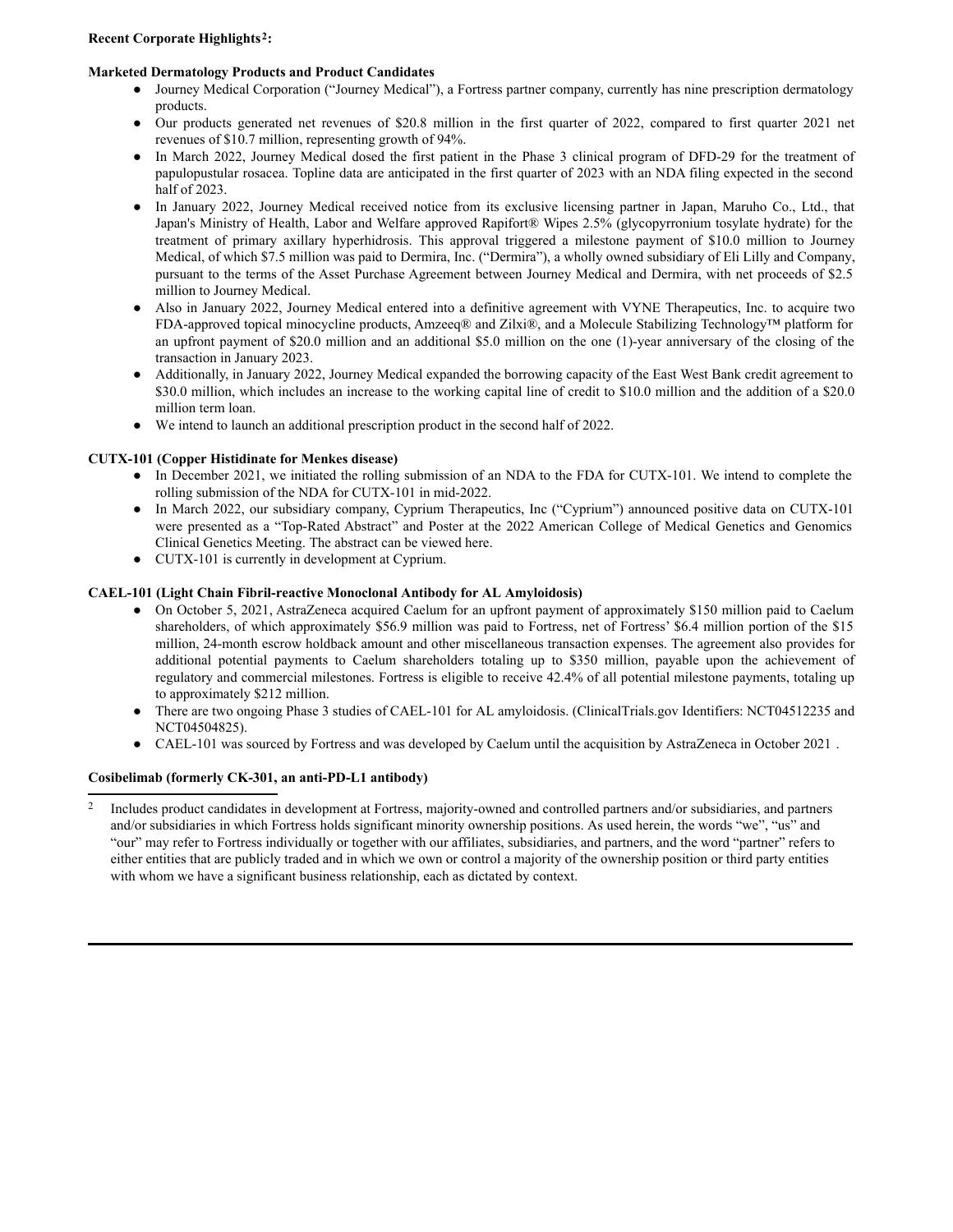- In January 2022, we announced positive topline results from our registration-enabling clinical trial evaluating the safety and efficacy of our anti-PD-L1 antibody, cosibelimab, administered as a fixed dose of 800 mg every two weeks in patients with metastatic cSCC. The study met its primary endpoint, with cosibelimab demonstrating a confirmed objective response rate of 47.4% (95% CI: 36.0, 59.1) based on independent central review of 78 patients enrolled in the metastatic cSCC cohort using Response Evaluation Criteria in Solid Tumors version 1.1 criteria. Our partner company, Checkpoint Therapeutics, Inc. ("Checkpoint") intends to submit a BLA for cosibelimab in 2022, followed by a Marketing Authorization Application submission in Europe and other territories worldwide. With a potentially favorable safety profile versus anti-PD-1 therapy and a plan to commercialize at a substantially lower price, we believe cosibelimab has the potential to be a market disruptive product in the \$30 billion and growing PD-(L)1 class.
- In April 2022, we announced that the results of our pivotal trial of cosibelimab in cSCC were selected for poster presentation at the 2022 American Society of Clinical Oncology Annual Meeting, to be held at McCormick Place, in Chicago, June 3-7, 2022.
- Cosibelimab was sourced by Fortress and is currently in development at Checkpoint.

# **MB-106 (CD20-targeted CAR T Cell Therapy)**

- In April 2022, we announced that interim Phase 1/2 data on MB-106, a CD20-targeted, autologous CAR T cell therapy for patients with relapsed or refractory B-cell non-Hodgkin lymphomas ("NHL") and chronic lymphocytic leukemia ("CLL"), were presented at the 2022 Tandem Meetings I Transplantation & Cellular Therapy Meetings of the American Society of Transplantation and Cellular Therapy and Center for International Blood & Marrow Transplant Research. Data demonstrated high efficacy and a very favorable safety profile in all patients (n=25). Five dose levels were used during the study, and complete responses were observed at all dose levels. Durable responses were observed in a wide range of hematologic malignancies including follicular lymphoma ("FL"), CLL, diffuse large B-cell lymphoma ("DLBCL"), and Waldenstrom macroglobulinemia ("WM"). An overall response rate ("ORR") of 96% and complete response ("CR") rate of 72% was observed in all patients across all dose levels. Additionally, two patients had been previously treated with CD19-directed CAR T therapy and subsequently relapsed, and both responded to treatment, one patient with FL with a CR and the other with DLBCL with a partial response. We expect to dose the first patient in a Mustang-sponsored multicenter Phase 1/2 clinical trial evaluating the safety and efficacy of MB-106 for relapsed or refractory B-NHL and CLL in the second quarter of this year. A copy of the abstract can be viewed on the meeting website here.
- Also in April 2022, MB-106 data focused on CLL were presented at the 4th International Workshop on CAR-T and Immunotherapies.
- In May 2022, we announced that MB-106 CD20-targeted CAR T therapy data were selected for an oral presentation at the European Hematology Association 2022 ("EHA2022") Hybrid Congress scheduled to take place in June. Dr. Mazyar Shadman of Fred Hutch will present updated interim data from the ongoing Phase 1/2 clinical trial for B-NHL and CLL. A copy of the abstract can be viewed online through the EHA2022 website here.
- MB-106 was sourced by Fortress and is currently in development at our partner company, Mustang Bio, Inc. ("Mustang Bio").

### **MB-107 and MB-207 (Lentiviral Gene Therapies for XSCID)**

● In May 2022, we announced that interim Phase 1/2 data on treatment with the same lentiviral vector used in MB-107, Mustang Bio's lentiviral gene therapy for X-linked severe combined immunodeficiency ("XSCID"), also known as bubble boy disease, in newly diagnosed infants under the age of two, were selected for an oral presentation during the Clinical Trials Spotlight Symposium at the American Society of Gene & Cell Therapy 25th Annual Meeting taking place May 16-19, 2022, both virtually and in Washington, D.C. The presentation will include updated data from a multicenter Phase 1/2 clinical trial for XSCID in newly diagnosed infants under the age of two at St. Jude Children's Research Hospital, UCSF Benioff Children's Hospital in San Francisco and Seattle Children's Hospital. The abstract can be viewed on the meeting website here. Information on such website is not part of this release.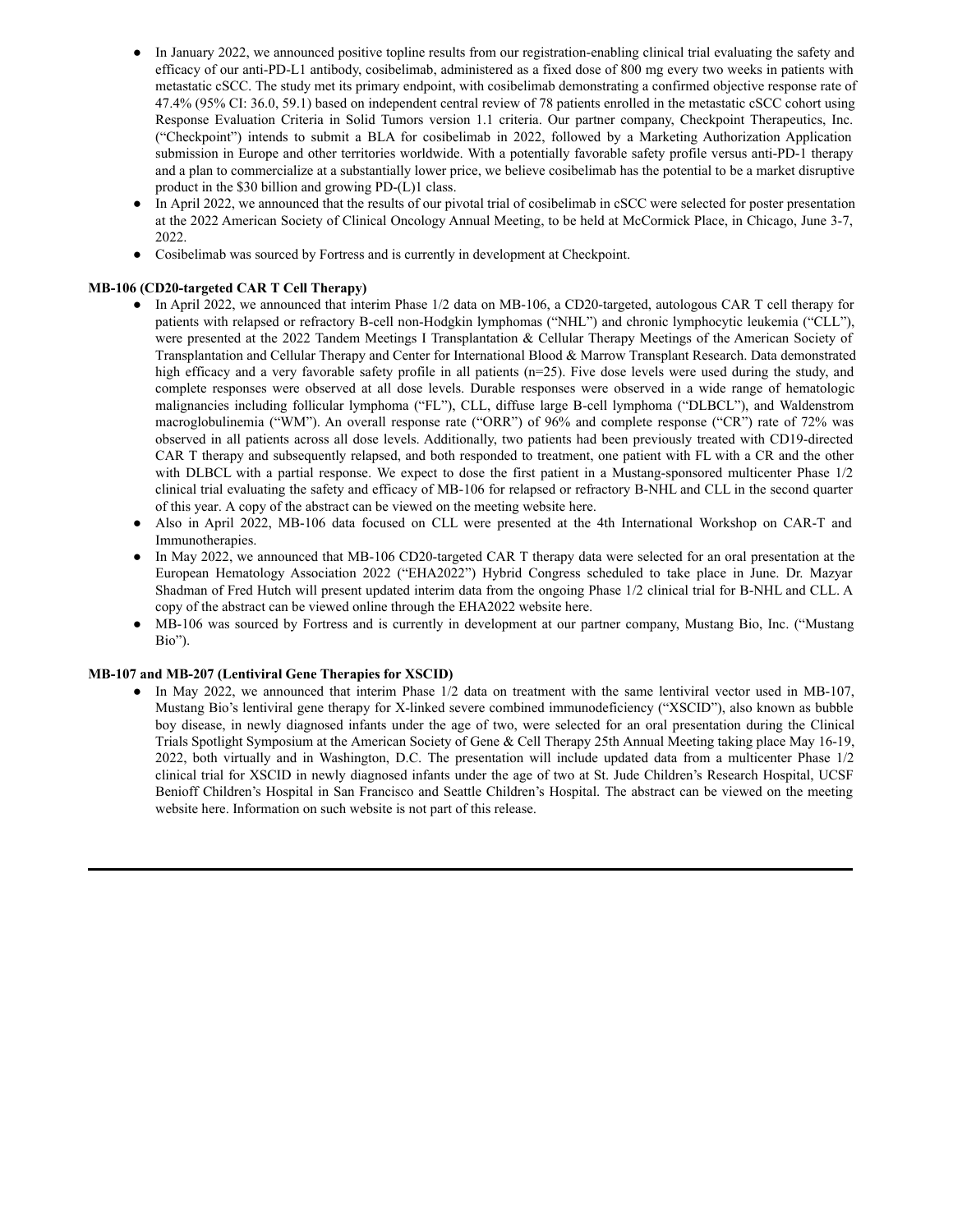- In the second half of 2022, we expect to enroll the first patient in a pivotal multicenter Phase 2 clinical trial under Mustang Bio's Investigational New Product Drug Application ("IND") to evaluate MB-107, a lentiviral gene therapy for the treatment of infants under the age of two with XSCID.
- Mustang Bio filed an IND application in December 2021 for its pivotal multicenter Phase 2 clinical trial of MB-207, a lentiviral gene therapy for the treatment of patients with XSCID who have been previously treated with a hematopoietic stem cell transplantation and for whom re-treatment is indicated. The trial is currently on hold pending CMC clearance from the FDA, and based on feedback from the Agency, Mustang Bio expects to enroll the first patient in a pivotal multicenter Phase 2 clinical trial in the first quarter of 2023.
- MB-107 and MB-207 were sourced by Fortress and are currently in development at Mustang Bio.

# **Dotinurad (Urate Transporter (URAT1) Inhibitor)**

- In May 2021, we announced an exclusive license agreement with Fuji Yakuhin Co. Ltd. to develop Dotinurad in North America and Europe. Dotinurad is a potential best-in-class urate transporter (URAT1) inhibitor for gout and possibly other hyperuricemic indications including chronic kidney disease (CKD) and heart failure. Dotinurad (URECE® tablet) was approved in Japan in 2020 as a once-daily oral therapy for gout and hyperuricemia. Dotinurad was efficacious and welltolerated in more than 500 Japanese patients treated for up to 58 weeks in Phase 3 clinical trials. Over 1,000 Japanese patients have been treated safely with this drug.
- In December 2021, we filed an IND with the FDA. We expect to initiate a Phase 1 clinical trial to evaluate Dotinurad for the treatment of gout in the first half of 2022. We anticipate topline data from the Phase 1 trial in the second half of 2022.
- Dotinurad was sourced by Fortress and is currently in development at our subsidiary company, UR-1 Therapeutics.

#### **MB-105 (PSCA-targeted CAR T Cell Therapy)**

- In February 2022, Phase 1 data on MB-105, a prostate stem cell antigen ("PSCA")-targeted CAR T cell therapy administered systemically to patients with PSCA-positive metastatic castration-resistant prostate cancer ("mCRPC"), were presented by City of Hope at the 2022 American Society of Clinical Oncology Genitourinary Cancers Symposium. The data indicated that PSCA-targeted CAR T-cell therapy is feasible in patients with mCRPC with dose-limiting toxicity of cystitis and is associated with preliminary anti-tumor effect at a dose of 100 million cells plus lymphodepletion. It was concluded that escalation up to the next dose level of 300 million cells plus modified lymphodepletion can proceed in the trial.
- MB-105 was sourced by Fortress and is currently in development at Mustang Bio.

# **MB-109 (MB-101 (IL13Rα2-targeted CAR T Cell Therapy) + MB-108 Oncolytic Virus)**

- In April 2022, we announced our plan to file an IND in the second half of 2022 to initiate a Phase 1 clinical trial combining CAR T cells and an oncolytic virus for the treatment of recurrent glioblastoma ("rGBM"), supported by interim data from two ongoing investigator-sponsored Phase 1 clinical trials evaluating two clinical candidates, MB-101 (IL13Ra2-targeted CAR T cell therapy licensed from City of Hope) and MB-108 (C134 oncolytic virus licensed from Nationwide Children's Hospital). The data are from a late-breaking poster presented at the American Association for Cancer Research Annual Meeting 2022. Preclinical data also presented support the safety of administering these two therapies sequentially to optimize treatment in a regimen designated as MB-109.
- MB-101 and MB-108 were sourced by Fortress and they are currently in development at Mustang Bio.

#### **General Corporate**

● In April 2022, Fortress participated in a two-day summit hosted by the B. Riley Securities' Healthcare Equity Research team that featured multiple programs from Fortress' diversified pipeline. Webcast replays are available on Fortress' website here.

#### **Financial Results:**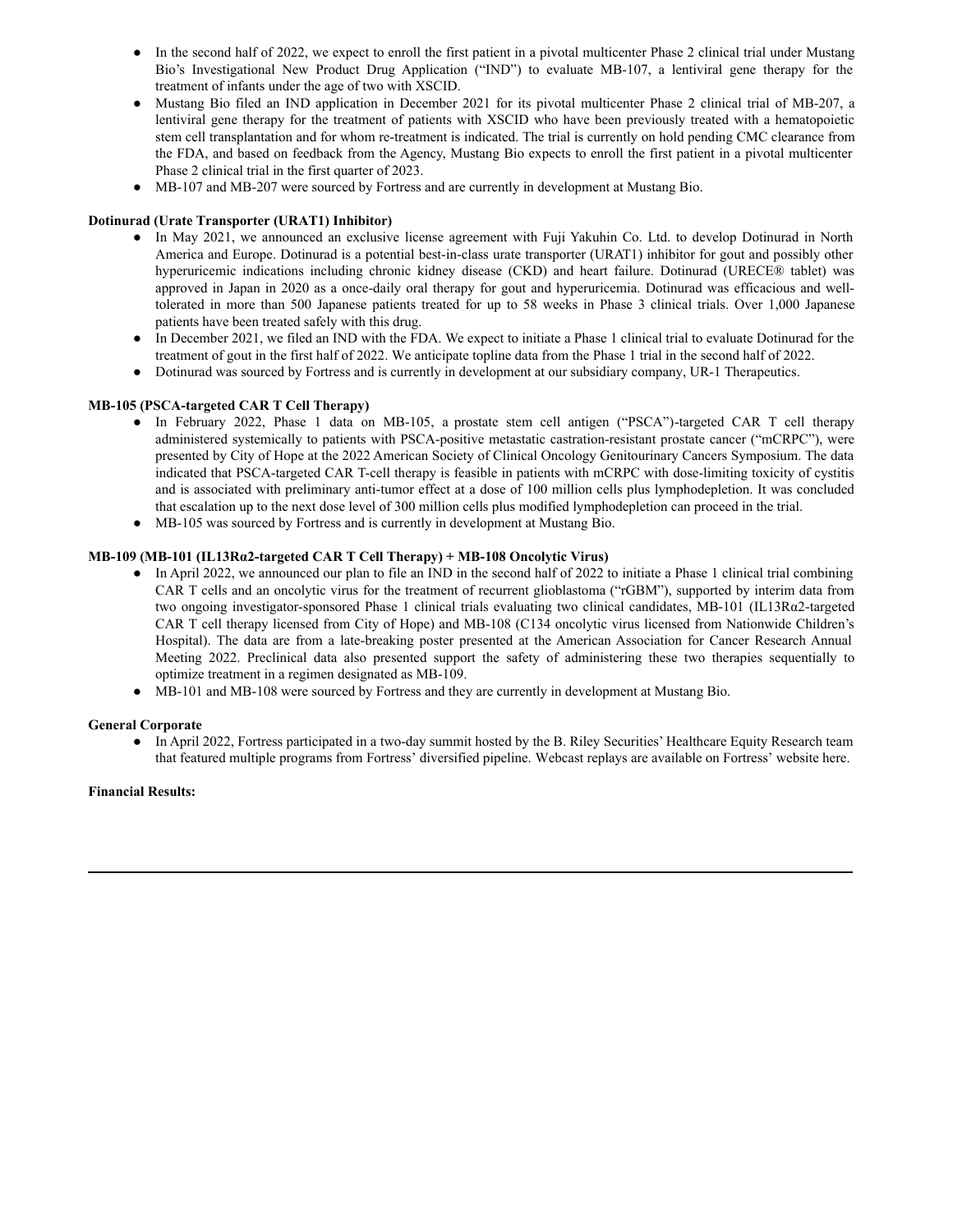<span id="page-7-0"></span>To assist our stockholders in understanding our company, we have prepared non-GAAP financial results for the three months ended March 31, 2022 and 2021. These results exclude the operations of our four public partner companies: Avenue Therapeutics, Inc. ("Avenue"), Checkpoint, Journey Medical and Mustang Bio, as well as any one-time, non-recurring, non-cash transactions. The goal in providing these non-GAAP financial metrics is to highlight the financial results of Fortress' core operations, which are comprised of our privately held development-stage entities, as well as our business development and finance functions. See "Use of Non-GAAP Measures" below.

- As of March 31, 2022, Fortress' consolidated cash, cash equivalents and restricted cash totaled \$289.7 million, compared to \$308.0 million as of December 31, 2021, a decrease of \$18.3 million during the quarter.
- On a GAAP basis, Fortress' net revenue totaled \$23.9 million for the first quarter of 2022, which included \$20.8 million in net revenue generated from our marketed dermatology products. This compares to net revenue totaling \$11.6 million for the first quarter of 2021, which included \$10.7 million in net revenue generated from our marketed dermatology products.
- On a GAAP basis, consolidated research and development expenses including license acquisitions were \$36.7 million for the first quarter of 2022, compared to \$20.2 million for the first quarter of 2021. On a non-GAAP basis, Fortress research and development expenses were \$2.8 million for the first quarter of 2022, compared to \$4.1 million for first quarter of 2021.
- On a GAAP basis, consolidated selling, general and administrative expenses were \$26.3 million for the first quarter of 2022, compared to \$17.5 million for the first quarter of 2021. On a non-GAAP basis, Fortress selling, general and administrative expenses were \$6.2 million, for the first quarter of 2022, compared to \$6.7 million for the first quarter of 2021.
- On a GAAP basis, consolidated net loss attributable to common stockholders was \$15.8 million, or \$0.18 per share, for the first quarter of 2022, compared to consolidated net loss attributable to common stockholders of \$8.8 million, or \$0.11 per share for the first quarter of 2021.
- Fortress' non-GAAP loss attributable to common stockholders was \$5.7 million, or \$0.07 per share, for the first quarter of 2022, compared to Fortress' non-GAAP loss attributable to common stockholders of \$8.5 million, or \$0.11 per share, for the first quarter of 2021.

### **Use of Non-GAAP Measures:**

In addition to the GAAP financial measures as presented in this press release and that will be presented in our Form 10-Q to be filed with the Securities and Exchange Commission ("SEC") on May 12, 2022, the Company, in this press release, has included certain non-GAAP measurements. The non-GAAP net loss attributable to common stockholders is defined by the Company as GAAP net loss attributable to common stockholders, less net losses attributable to common stockholders from our public partner companies Avenue, Checkpoint, Journey Medical and Mustang Bio ("public partner companies"), as well as our former subsidiary, Caelum. In addition, the Company has also provided a Fortress non-GAAP loss attributable to common stockholders which is a modified EBITDA calculation that starts with the non-GAAP loss attributable to common stockholders and removes stock-based compensation expense, non-cash interest expense, amortization of licenses and debt discount, changes in fair values of investment, changes in fair value of derivative liability, and depreciation expense. The Company also provides non-GAAP research and development expenses including license acquisitions, defined as GAAP research and development costs, less research and development costs of our public partner companies and non-GAAP consolidated selling, general and administrative expenses, defined as GAAP selling, general and administrative expenses, less selling, general and administrative costs of our public partner companies.

Management believes each of these non-GAAP measures provide meaningful supplemental information regarding the Company's performance because (i) it allows for greater transparency with respect to key measures used by management in its financial and operational decision-making; (ii) it excludes the impact of non-cash or, when specified, non-recurring items that are not directly attributable to the Company's core operating performance and that may obscure trends in the Company's core operating performance; and (iii) it is used by institutional investors and the analyst community to help analyze the Company's standalone results separate from the results of its public partner companies. However, non-GAAP loss attributable to common stockholders and any other non-GAAP financial measures should be considered as a supplement to, and not as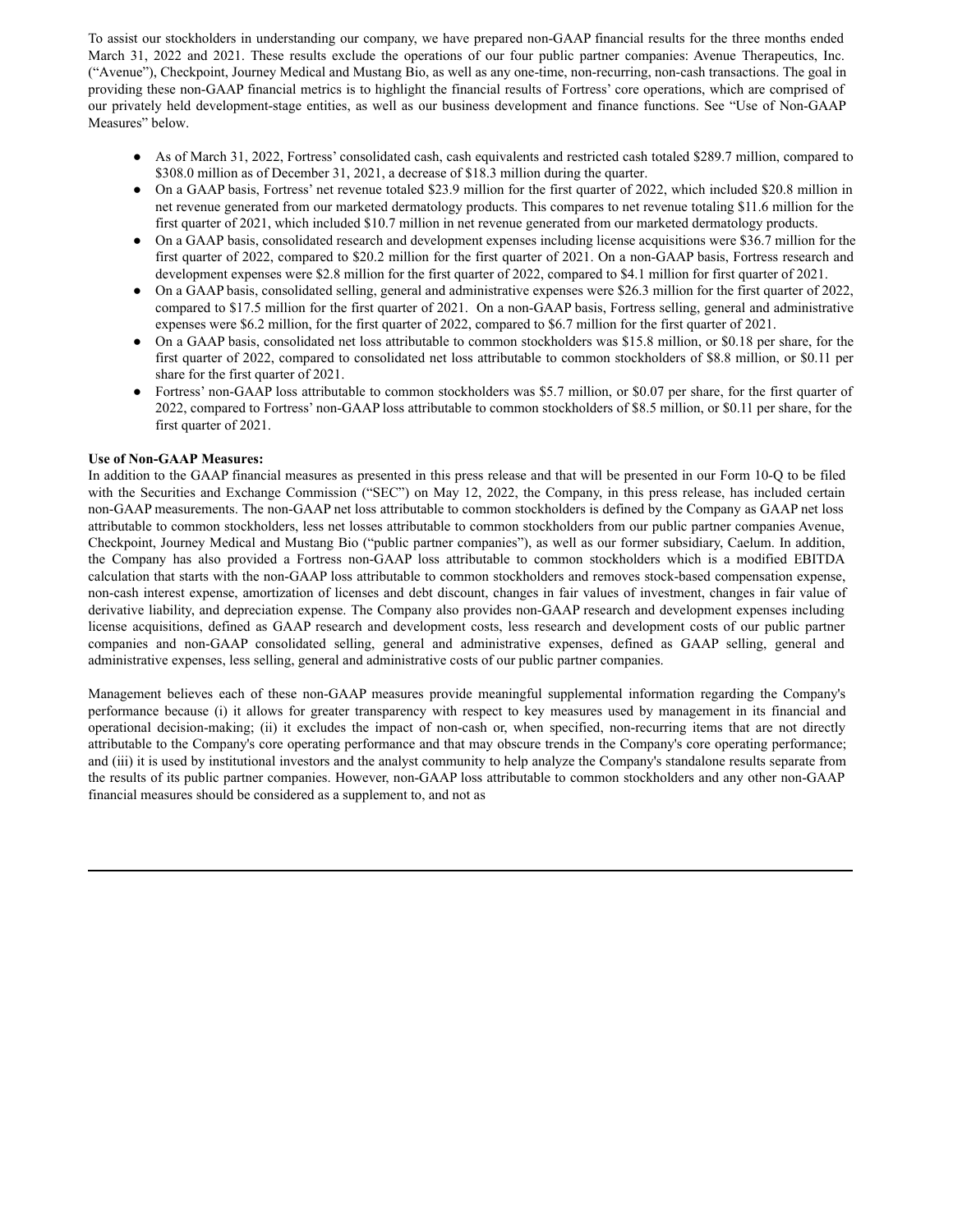a substitute for, or superior to, the corresponding measures calculated in accordance with GAAP. Further, non-GAAP financial measures used by the Company and the manner in which they are calculated may differ from the non-GAAP financial measures or the calculations of the same non-GAAP financial measures used by other companies, including the Company's competitors.

The tables below provide a reconciliation from GAAP to non-GAAP measures:

|                                                                         |    | For the three months ended March 31, |              |            |
|-------------------------------------------------------------------------|----|--------------------------------------|--------------|------------|
| (Sin thousands except for share and per share amounts)                  |    | 2022                                 |              | 20211      |
| Net loss attributable to common stockholders                            |    | (15,760)                             | $\mathbf{r}$ | (8,822)    |
| Net loss attributable to common stockholders - Avenue                   |    | (535)                                |              | (225)      |
| Net loss attributable to common stockholders - Checkpoin $\hat{P}$      |    | (2,924)                              |              | (1, 158)   |
| Net (loss) income attributable to common stockholders - Journey Medical |    | (817)                                |              | 233        |
| Net loss attributable to common stockholders - Mustang $Bi\delta$       |    | (2, 541)                             |              | (2,773)    |
| <b>Non-GAAP</b> loss attributable to common stockholders                |    | (8,943)                              | S            | (4,899)    |
| Stock based compensation                                                |    | 2,782                                |              | 1,866      |
| Amortization of debt discount                                           |    | 357                                  |              | 309        |
| Depreciation                                                            |    | 100                                  |              | 141        |
| Increase in fair value of investment in Caelum                          |    |                                      |              | (5,913)    |
| Fortress non-GAAP loss attributable to common stockholders              |    | (5,705)                              |              | (8, 496)   |
|                                                                         |    |                                      |              |            |
| Per common share - basic and diluted:                                   |    |                                      |              |            |
| Net loss attributable to common stockholders (GAAP)                     | -S | (0.18)                               | \$           | (0.11)     |
| Non-GAAP net loss attributable to common stockholders                   | -S | (0.10)                               | S            | (0.06)     |
| Fortress non-GAAP loss attributable to common stockholders              | -S | (0.07)                               | S            | (0.11)     |
| Weighted average common shares outstanding - basic and diluted          |    | 86,255,142                           |              | 80,851,671 |
|                                                                         |    |                                      |              |            |

1. Results for the three months ended March 31, 2021 have been adjusted to present Journey Medical separately as a public entity.

- 2. Avenue net loss for the three months ended March 31, 2022 and 2021 of \$2.9 million and \$1.0 million, respectively, net of noncontrolling interest of \$2.4 million and \$0.8 million, respectively.
- 3. Checkpoint net loss of \$16.8 million net of non-controlling interest of \$13.6 million, Fortress MSA fee of \$0.1 million, and Fortress financing fee of \$0.2 million for the three months ended March 31, 2022; and net loss of \$6.5 million net of noncontrolling interest of \$4.6 million, Fortress MSA fee of \$0.1 million, and Fortress financing fee of \$0.6 million for the three months ended March 31, 2021.
- 4. Journey Medical net loss for the three months ended March 31, 2022 of \$1.4 million net of non-controlling interest of \$0.5 million and tax expense recognized on a stand-alone basis of \$0.1 million; and net income for the three months ended March 31, 2021 of \$0.3 million, net non-controlling interest of approximately \$35,000.
- 5. Mustang Bio net loss of \$19.8 million net of non-controlling interest of \$16.2 million, Fortress MSA fee of \$0.3 million and Fortress financing fee of \$0.8 million for the three months ended March 31, 2022; and net loss of \$15.0 million net of noncontrolling interest of \$10.9 million, Fortress MSA fee of \$0.1 million and Fortress financing fee of \$1.2 million for the three months ended March 31, 2021.

Reconciliation to non-GAAP research and development and general and administrative costs: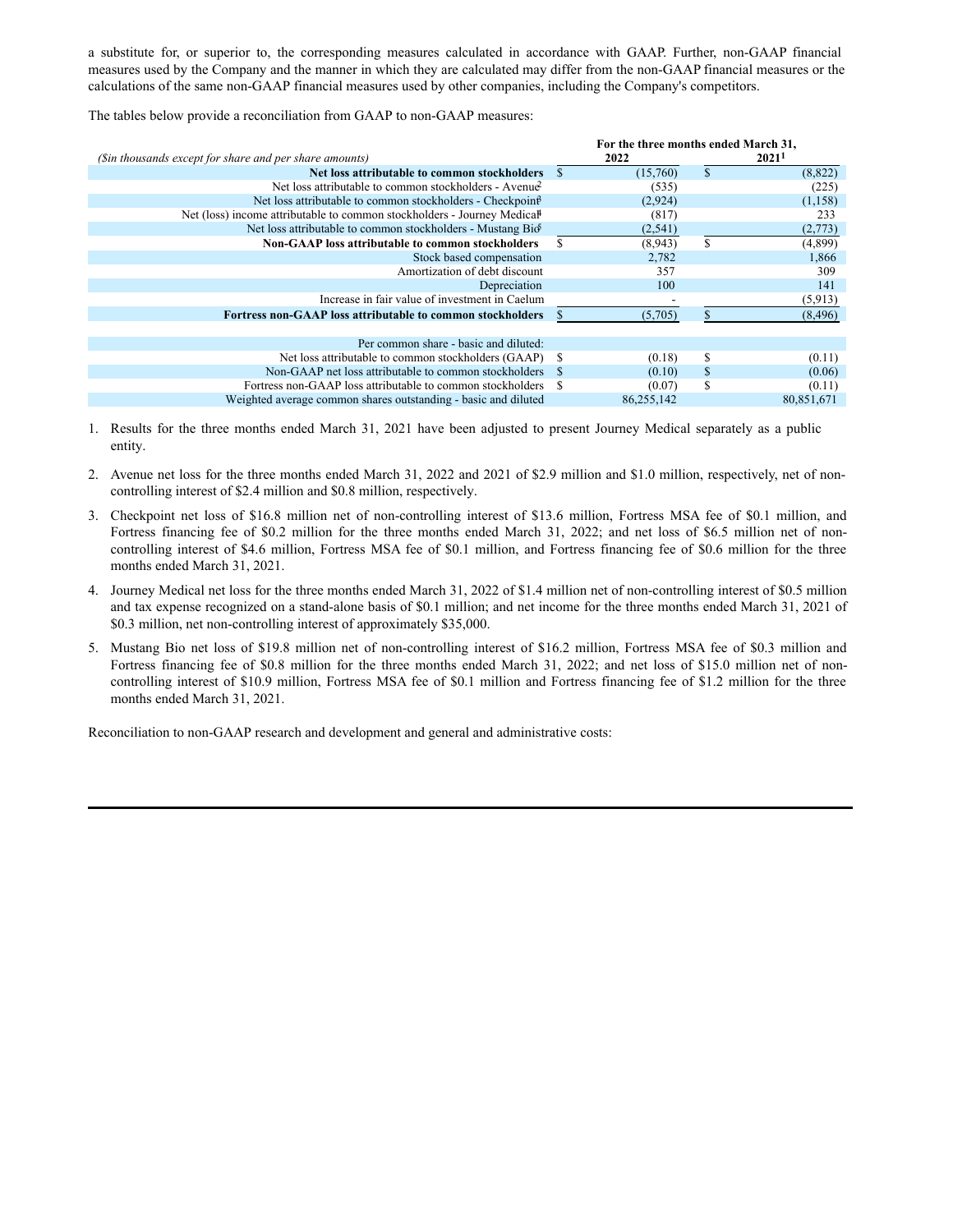|                                                       | For the three months ended March 31, |        |          |        |  |  |
|-------------------------------------------------------|--------------------------------------|--------|----------|--------|--|--|
| (Sin thousands)                                       | 2022<br>20211                        |        |          |        |  |  |
| Research and development <sup>1</sup>                 | S                                    | 36,722 | S        | 20,154 |  |  |
| Less:                                                 |                                      |        |          |        |  |  |
| Research and development - Avenue                     |                                      | 1,808  |          | 258    |  |  |
| Research and development - Checkpoint                 |                                      | 14,670 |          | 4,213  |  |  |
| Research and development - Journey Medical            |                                      | 1,266  |          |        |  |  |
| Research and development - Mustang Bio <sup>2</sup>   |                                      | 16,164 |          | 11,556 |  |  |
| <b>Non-GAAP research and development costs</b>        |                                      | 2,814  |          | 4,127  |  |  |
| Selling, general and administrative                   | S                                    | 26,270 | <b>S</b> | 17,542 |  |  |
| Less:                                                 |                                      |        |          |        |  |  |
| General and administrative - Avenue                   |                                      | 1,055  |          | 743    |  |  |
| General and administrative - Checkpoint <sup>3</sup>  |                                      | 1,922  |          | 1,615  |  |  |
| Selling, general and administrative - Journey Medical |                                      | 14,715 |          | 6,226  |  |  |
| General and administrative - Mustang Bio <sup>4</sup> |                                      | 2,402  |          | 2,210  |  |  |
| Non-GAAP selling, general and administrative costs    |                                      | 6,177  |          | 6,748  |  |  |

- 1. Includes Research and development expense and Research and development licenses acquired expense for the three months ended March 31, 2021.
- 2. Excludes \$0.1 million of Fortress MSA expense for each of the three months ended March 31, 2022 and 2021.
- 3. Excludes \$0.1 million of Fortress MSA expense and \$0.2 million Fortress financing fee for the three months ended March 31, 2022; and \$0.1 million of Fortress MSA expense and \$0.6 million Fortress financing fee for the three months ended March 31, 2021.
- 4. Excludes \$0.1 million of Fortress MSA expense and \$0.8 million Fortress financing fee for the three months ended March 31, 2022; and \$0.1 million of Fortress MSA expense and \$1.2 million Fortress financing fee for the three months ended March 31, 2021.

## **About Fortress Biotech**

Fortress Biotech, Inc. ("Fortress") is an innovative biopharmaceutical company focused on acquiring, developing and commercializing high-potential marketed and development-stage drugs and drug candidates. The company has nine marketed prescription pharmaceutical products and over 30 programs in development at Fortress, at its majority-owned and majority-controlled partners and subsidiaries and at partners and subsidiaries it founded and in which it holds significant minority ownership positions. Such product candidates span six large-market areas, including oncology, rare diseases and gene therapy, which allow it to create value for shareholders. Fortress advances its diversified pipeline through a streamlined operating structure that fosters efficient drug development. The Fortress model is driven by a world-class business development team that is focused on leveraging its significant biopharmaceutical industry expertise to further expand the company's portfolio of product opportunities. Fortress has established partnerships with some of the world's leading academic research institutions and biopharmaceutical companies to maximize each opportunity to its full potential, including AstraZeneca plc, City of Hope, Fred Hutchinson Cancer Research Center, St. Jude Children's Research Hospital, Nationwide Children's Hospital and Sentynl Therapeutics, Inc. For more information, visit www.fortressbiotech.com.

### **Forward-Looking Statements**

This press release may contain "forward-looking statements" within the meaning of Section 27A of the Securities Act of 1933 and Section 21E of the Securities Exchange Act of 1934, as amended. As used below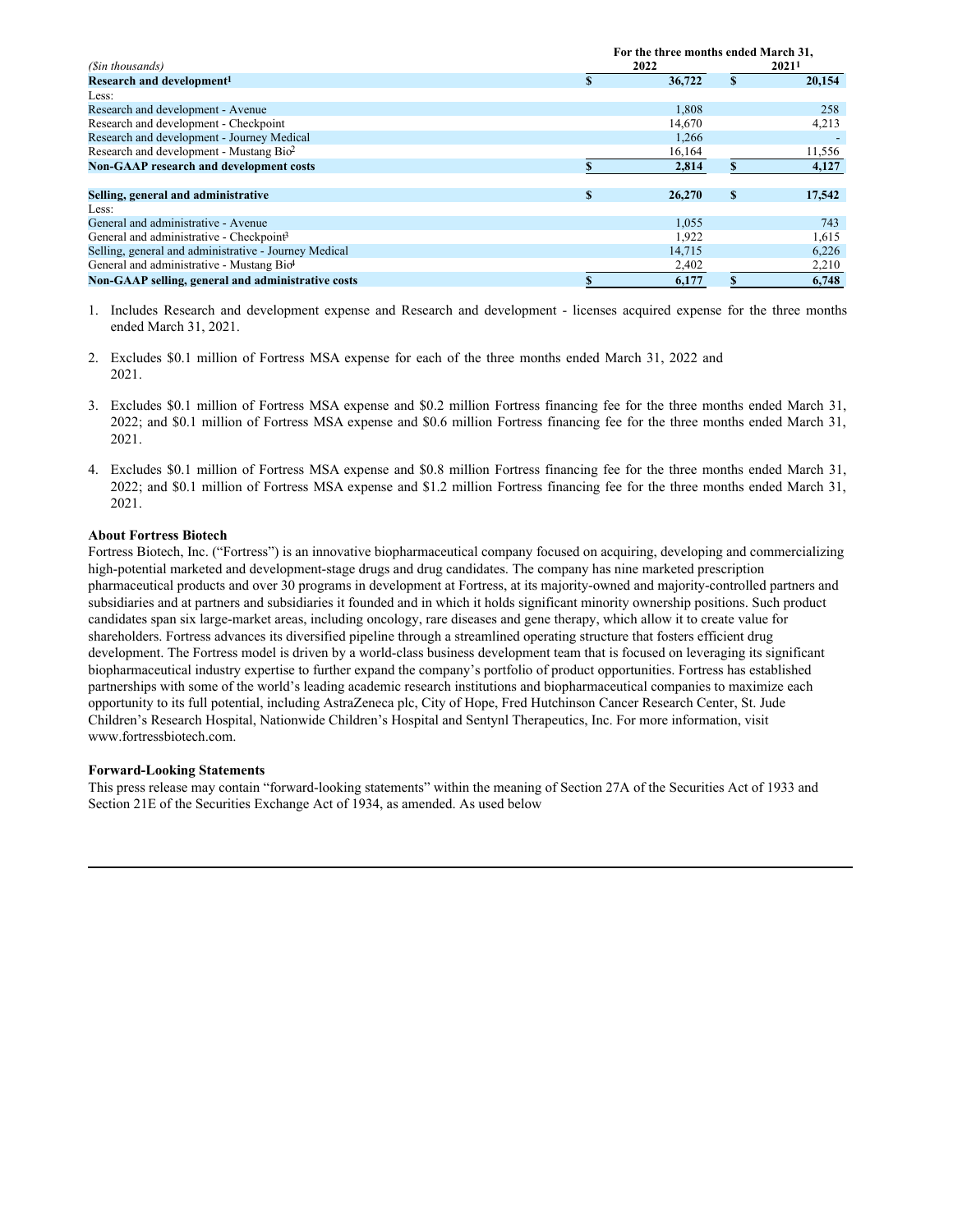and throughout this press release, the words "we", "us" and "our" may refer to Fortress individually or together with one or more partner companies, as dictated by context. Such statements include, but are not limited to, any statements relating to our growth strategy and product development programs, ability to generate shareholder value, ability of our products to receive necessary approvals, including FDA, ability of our products and therapies to help patients and any other statements that are not historical facts. Forward-looking statements are based on management's current expectations and are subject to risks and uncertainties that could negatively affect our business, operating results, financial condition and stock price. Factors that could cause actual results to differ materially from those currently anticipated include: risks relating to our growth strategy; our ability to obtain, perform under and maintain financing and strategic agreements and relationships; risks relating to the results of research and development activities; uncertainties relating to preclinical and clinical testing; risks relating to the timing of starting and completing clinical trials, including disruptions that may result from hostilities in Europe; our dependence on third-party suppliers; risks relating to the COVID-19 outbreak and its potential impact on our employees' and consultants' ability to complete work in a timely manner and on our ability to obtain additional financing on favorable terms or at all; our ability to attract, integrate and retain key personnel; the early stage of products under development; our need for substantial additional funds; government regulation; patent and intellectual property matters; competition; as well as other risks described in our SEC filings. We expressly disclaim any obligation or undertaking to release publicly any updates or revisions to any forward-looking statements contained herein to reflect any change in our expectations or any changes in events, conditions or circumstances on which any such statement is based, except as may be required by law, and we claim the protection of the safe harbor for forward-looking statements contained in the Private Securities Litigation Reform Act of 1995.

#### **Company Contacts:**

Jaclyn Jaffe and Bill Begien Fortress Biotech, Inc. (781) 652-4500 ir@fortressbiotech.com

#### **Media Relations Contact:**

Tony Plohoros 6 Degrees (908) 591-2839 tplohoros@6degreespr.com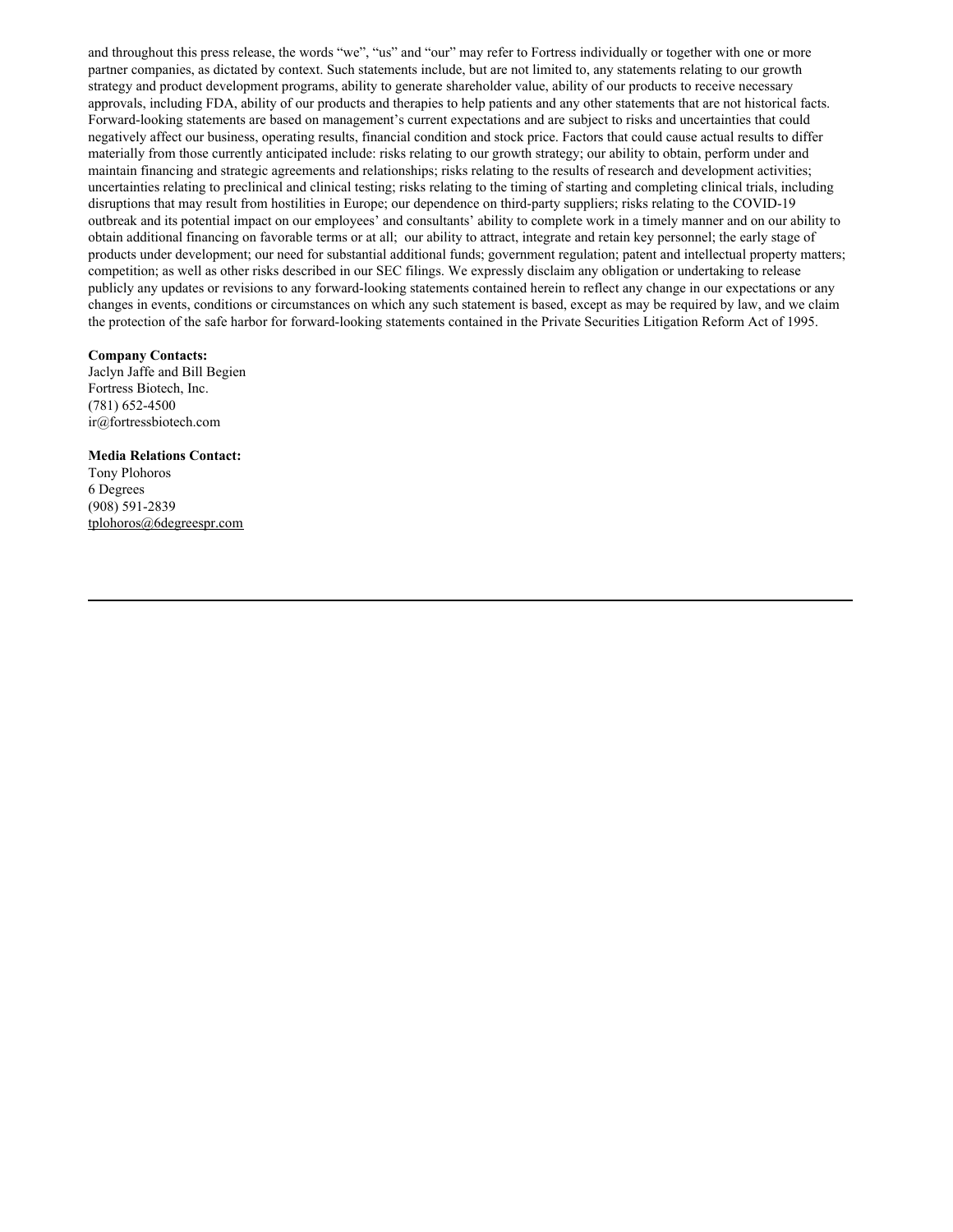#### **FORTRESS BIOTECH, INC. AND SUBSIDIARIES Unaudited Condensed Consolidated Balance Sheets (\$ in thousands except for share and per share amounts)**

|                                                                                                                                                                                                                        | March 31,<br>2022 |            |              | December 31,<br>2021 |  |
|------------------------------------------------------------------------------------------------------------------------------------------------------------------------------------------------------------------------|-------------------|------------|--------------|----------------------|--|
| <b>ASSETS</b>                                                                                                                                                                                                          |                   |            |              |                      |  |
| Current assets                                                                                                                                                                                                         |                   |            |              |                      |  |
| Cash and cash equivalents                                                                                                                                                                                              | $\mathbf S$       | 287,511    | S            | 305,744              |  |
| Accounts receivable, net                                                                                                                                                                                               |                   | 31.183     |              | 23.112               |  |
| Inventory                                                                                                                                                                                                              |                   | 16,137     |              | 9,862                |  |
| Other receivables - related party                                                                                                                                                                                      |                   | 631        |              | 678                  |  |
| Prepaid expenses and other current assets                                                                                                                                                                              |                   | 5,724      |              | 7,066                |  |
| Total current assets                                                                                                                                                                                                   |                   | 341.186    |              | 346,462              |  |
| Property, plant and equipment, net                                                                                                                                                                                     |                   | 14,430     |              | 15,066               |  |
| Operating lease right-of-use asset, net                                                                                                                                                                                |                   | 18,565     |              | 19,005               |  |
| Restricted cash                                                                                                                                                                                                        |                   | 2,220      |              | 2,220                |  |
| Intangible asset, net                                                                                                                                                                                                  |                   | 30,457     |              | 12,552               |  |
| Other assets                                                                                                                                                                                                           |                   | 1,072      |              | 1,198                |  |
| <b>Total assets</b>                                                                                                                                                                                                    | \$                | 407,930    | \$           | 396,503              |  |
| <b>LIABILITIES AND STOCKHOLDERS' EQUITY</b>                                                                                                                                                                            |                   |            |              |                      |  |
| <b>Current liabilities</b>                                                                                                                                                                                             |                   |            |              |                      |  |
| Accounts payable and accrued expenses                                                                                                                                                                                  | $\mathsf{\$}$     | 91,268     | $\mathbb{S}$ | 90.660               |  |
| Deferred revenue                                                                                                                                                                                                       |                   | 2,034      |              | 2,611                |  |
| Income taxes payable                                                                                                                                                                                                   |                   | 346        |              | 345                  |  |
| Operating lease liabilities, short-term                                                                                                                                                                                |                   | 2,129      |              | 2,104                |  |
| Partner company line of credit                                                                                                                                                                                         |                   |            |              | 812                  |  |
| Partner company installment payments - licenses, short-term (net of imputed interest of \$637 and \$490 as of                                                                                                          |                   |            |              |                      |  |
| March 31, 2022 and December 31, 2021, respectively)                                                                                                                                                                    |                   | 7,363      |              | 4,510                |  |
| Total current liabilities                                                                                                                                                                                              |                   | 103,140    |              | 101,042              |  |
| Notes payable, long-term (net of debt discount of \$10,994 and \$7,063 as of March 31, 2022 and December 31,                                                                                                           |                   |            |              |                      |  |
| 2021, respectively)                                                                                                                                                                                                    |                   | 85,056     |              | 42,937               |  |
| Operating lease liabilities, long-term                                                                                                                                                                                 |                   | 20,454     |              | 20,987               |  |
| Partner company installment payments - licenses, long-term (net of imputed interest of \$284 and \$373 as of                                                                                                           |                   |            |              |                      |  |
| March 31, 2022 and December 31, 2021, respectively)                                                                                                                                                                    |                   | 3,716      |              | 3,627                |  |
| Other long-term liabilities                                                                                                                                                                                            |                   | 1,986      |              | 2,033                |  |
| <b>Total liabilities</b>                                                                                                                                                                                               |                   | 214,352    |              | 170,626              |  |
|                                                                                                                                                                                                                        |                   |            |              |                      |  |
| <b>Commitments and contingencies</b>                                                                                                                                                                                   |                   |            |              |                      |  |
| <b>Stockholders' equity</b>                                                                                                                                                                                            |                   |            |              |                      |  |
| Cumulative redeemable perpetual preferred stock, \$.001 par value, 15,000,000 authorized, 5,000,000 designated<br>Series A shares, 3,427,138 shares issued and outstanding as of March 31, 2022 and December 31, 2021, |                   |            |              |                      |  |
| respectively, liquidation value of \$25.00 per share                                                                                                                                                                   |                   | 3          |              | 3                    |  |
| Common stock, \$.001 par value, 170,000,000 shares authorized, 106,321,875 and 101,435,505 shares issued and                                                                                                           |                   |            |              |                      |  |
| outstanding as of March 31, 2022 and December 31, 2021, respectively                                                                                                                                                   |                   | 106        |              | 101                  |  |
| Additional paid-in-capital                                                                                                                                                                                             |                   | 660,973    |              | 656,033              |  |
| Accumulated deficit                                                                                                                                                                                                    |                   | (563, 223) |              | (547, 463)           |  |
| Total stockholders' equity attributed to the Company                                                                                                                                                                   |                   | 97,859     |              | 108,674              |  |
| Non-controlling interests                                                                                                                                                                                              |                   | 95,719     |              | 117,203              |  |
| Total stockholders' equity                                                                                                                                                                                             |                   | 193,578    |              | 225,877              |  |
| Total liabilities and stockholders' equity                                                                                                                                                                             | \$                | 407,930    | \$           | 396,503              |  |